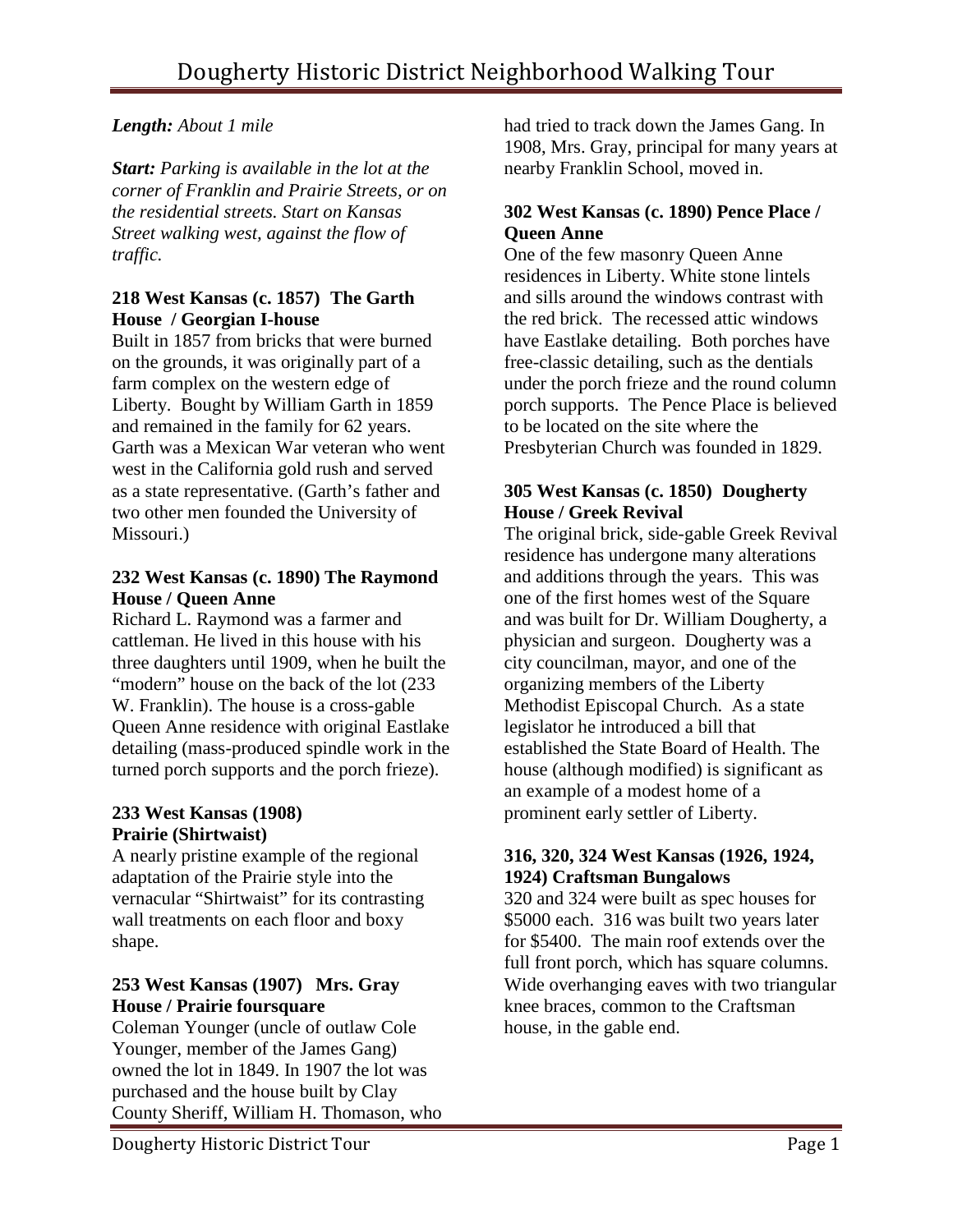#### **334 West Kansas (c. 1890) Queen Anne**

An excellent example of a small Queen Anne residence. It is considered Queen Anne because of its varied and irregular rooflines, all steeply pitched, and irregular floor plan.

#### **400 West Kansas (c. 1880) Italianate**

Actually a transitional house, which is Italianate in nature, but has some French and other influences. The higher pitch roof indicates a later construction date than most Italianate buildings.

#### **419 West Kansas (1912-13) "La France" Craftsman bungalow**

Significant as the former home of Elder Fred V. Loos, also known as the "Parson". Who served as pastor of the Liberty Christian Church until 1898. It is said he performed over 6200 marriages and wrote 700 obituaries. The house is barely visible from the street due to the mature evergreen trees (said to be planted by Loos' son who brought them as saplings from Colorado). It is exuberant in its Craftsman detailing with a variety of wall treatments—wood shingles on the first floor, stucco in the gable ends, and false timbering.

## **504 West Kansas (1912) Vernacular/ American foursquare**

This house was built in 1912 with one story. The second story was added in 1918. The current owners are only the second in the house's history. The large flat lawn to the left (west) of the house was, in the past, used as a tennis court.

## **509 West Kansas (1912) Tudor Revival**

A stucco wall on Tudors was common on the modest examples built before the 1920's. (Wood frame could most easily be disguised by applying stucco cladding.)

#### **523 West Kansas (1910) Craftsman**

Noteworthy for its fine detailing. The wraparound front porch has corner stone columns and the porch frieze has false timbering and flat brackets. It was divided into apartments prior to World War II, but is a single family house once again.

*You are now at Fairview Street. Cross over towards Heritage Middle School.*

## **Heritage Middle School**

In 1943, and prior to the several additions, this was the Liberty High School. Prior to this building, the Liberty Ladies College (1890) occupied this site. It burned in 1913 and was replaced by the high school.

*Walk up the steps to the landing of the school. (Or you can drive to the landing after the tour). Look east for a dramatic view.* 

*Off in the distance you will see Jewell Hall finished in 1858 and the first building on the William Jewell College campus.* 

*In the middle is the Clay County Courthouse revealing the importance of Liberty as a county seat of thriving Clay County.* 

*Fun Fact: the U.S. flag was removed from the existing courthouse in 1864 "in respect to Clay County sympathizers of the Confederacy", and it was not until 1912 that the U.S. flag was raised again on the courthouse flag pole*.

*Resume your walking tour by walking east down Franklin Street*.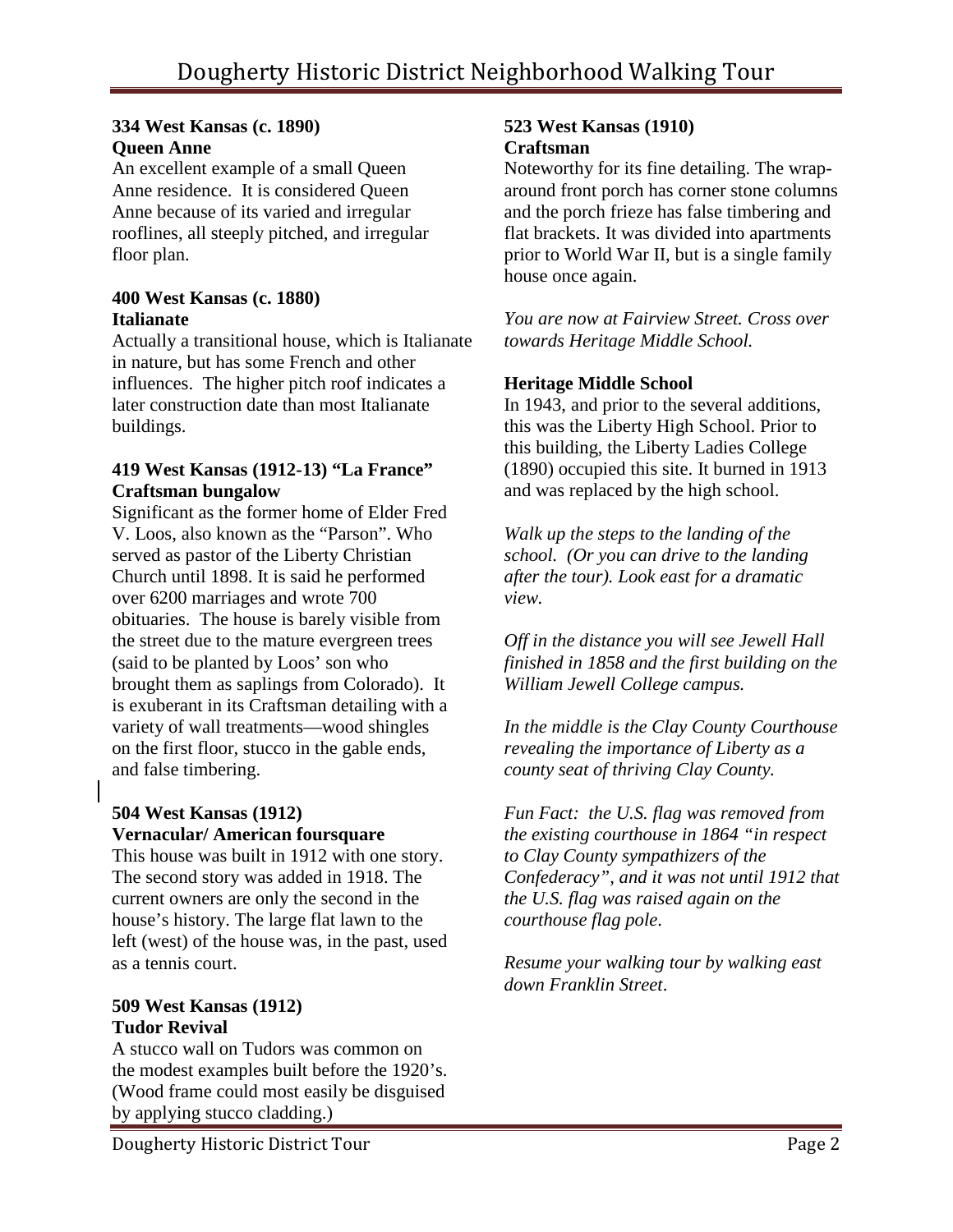## **519 West Franklin (1908) Presbyterian manse / Prairie foursquare**

Built in 1908 for Rev. Hugh McClintic, pastor of the Presbyterian Church, by funds provided for in Mary Elizabeth Dorsey's will. The will provided each of Liberty's four Protestant Churches with \$6000 to build a home for their pastor. This was the only one built west of the Square. The house was purchased in 1961 by Joe and Elenore Walley, local newspaper publishers and community activists. It is now occupied by the Walley's grandson and his family.

## **516 West Franklin (1908) Costello/ Hendren House / Prairie Shirtwaist**

A nice example of the eclecticism of domestic suburban architecture. Built by James Costello, owner of a local lumber mill. It was later the home of Dr. Glenn Hendren, a prominent Liberty physician during the 1940s, '50s and '60s. Dr. Hendren sold a large parcel of property north of town to Hallmark, which is now one of its distribution centers.

## **500 West Franklin (c. 1910) Whiteside House / Craftsman bungalow**

A pristine example of a Craftsman bungalow. Built by James Whiteside, whose jewelry business continues on the Historic Liberty Square. The two sisters who owned the house during World War II allegedly used the house to "entertain" soldiers.

## **444 & 429 West Franklin (1926) Colonial Revival**

429 was built for the Misses McKinleys in 1926 for \$6000. 444 was built for \$5000. Excellent examples of a gabled roof substyle of the Colonial Revival style, which is a simple two-story rectangular block. The symmetrically balanced façade has an accentuated front door, with a portico supported by fluted columns.

## **347 and 343 West Franklin (1924) duplex with Craftsman details**

In the 1920s, there was inadequate housing for students attending William Jewell College. The need for rental housing spurred construction of these apartments in 1924 for \$7500 apiece. The full-length two-story front porches with wide, overhanging porch eaves and massive square brick columns have a Prairie/Craftsman feeling.

# **408 West Franklin (c. 1895) Vernacular gable front and wing**

Sometimes identified as Queen Anne due to the irregular roof form, wrap-around front porch, and bays that were used to avoid a smooth-walled surface. The porch columns are Craftsman- square tapering supports set on stone piers.

## **402 West Franklin (c. 1890) Queen Anne**

Typical of high style Queen Anne houses, this residence has many devices that were used to avoid a flat-wall surface. The one story wrap-around porch has elaborate Eastlake details such as an arched porch entry with corner sunbursts, spindle work frieze, columns and rails, and lace-like brackets.

## **322 West Franklin (c. 1900) Vernacular**

The free-form and variable house has features expressive of several styles. Notice also the stone retaining wall in this section of West Franklin.

*Turn left on N. Morse.* 

# **102 N. Morse (c. 1890s) Queen Anne Victorian**

This is one of the more exuberant Queen Anne houses in Liberty. Notice the variety of materials, windows, and roof shapes. The gazebo attached to the front porch is a modern addition.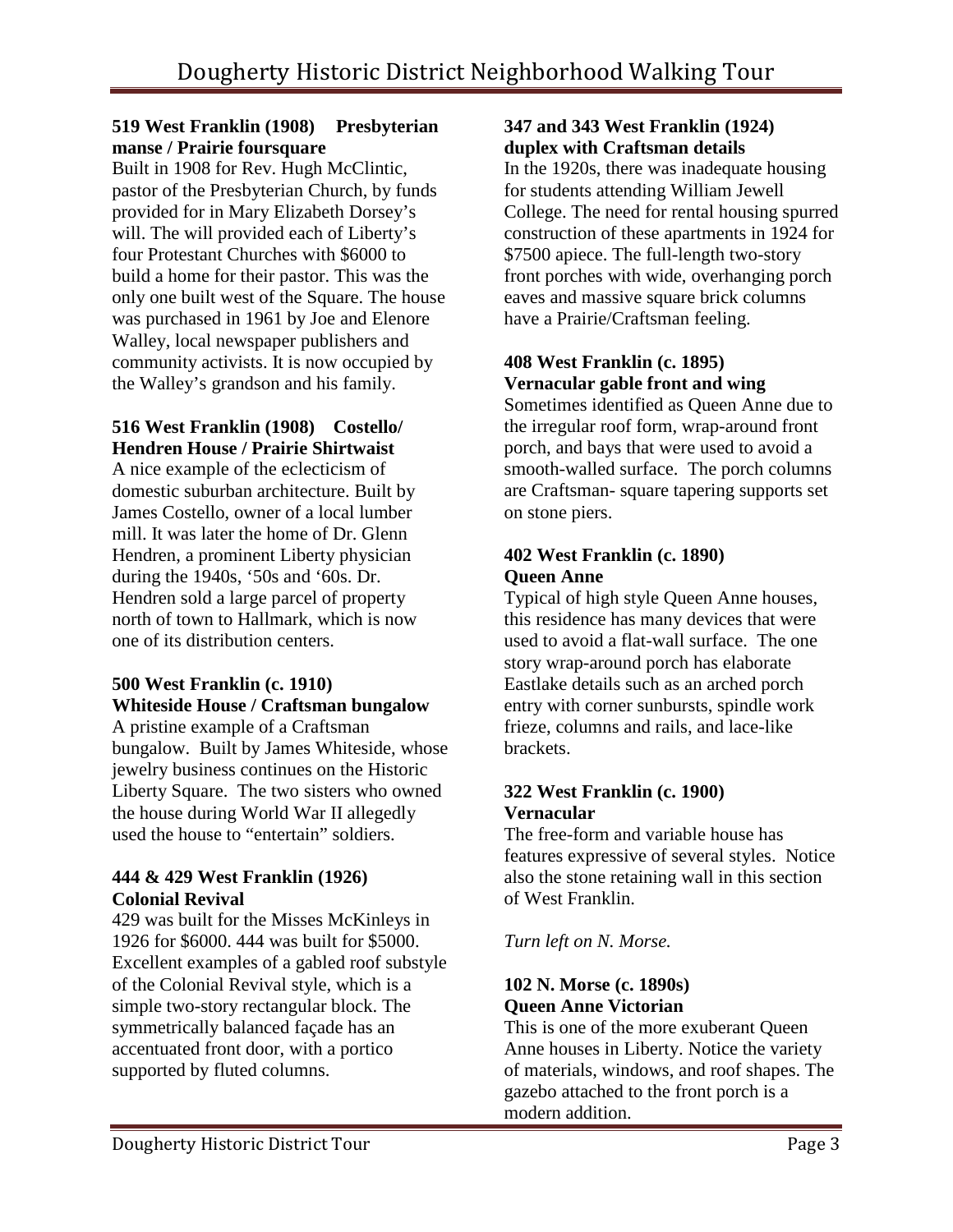#### **118 N. Morse (1928) Tudor Revival**

This is an excellent example of the Tudor style, which became extremely popular in this country in the 1920's and 1930's.

#### **127 N. Morse (c. 1910) Craftsman bungalow**

This house is a classic example of a Craftsman bungalow. The full width front porch, decorative brackets, and porch columns give the style away. More modest homes like this one, situated closer to the street, lends character to the historic neighborhood.

*Retrace your steps on Morse back to West Franklin and take a left to complete the final block.*

# **242 West Franklin (c. 1868) Dimmitt-Ringo-Dougherty House / Italianate**

Richard Ringo purchased this property from Saint Clair Dimmitt for \$400 in 1867 and built a four room house – two down and two up. In 1871, Captain Lewis Dougherty bought the house, moving to town from Multnomah, his parents plantation, northwest of Liberty. His additions brought the house to its present size. From 1946 to 1950, it served as the residence of the president of William Jewell College.

#### **245 West Franklin (c. 1890) Queen Anne cottage**

This house was owned by the Gilmer family for over 75 years. Mrs. Gilmer used the front

room for piano lessons for countless children in Liberty through the years. Notice the similarity to the yellow cottage just to the south on Kansas Street.

## **222 West Franklin (1911-13) Allen House / Prairie**

This house was designed by architect Horace LaPierre for Schuball and Mary Dinah Allen. Shuball's grandfather, Colonel Schuball Allen, was one of Clay County's first settlers, who came from New York in 1820. Col. Allen established a landing and ferry on the Missouri River, which was the main point of commerce in northwest Missouri. The house is noteworthy for its use of multi-colored brick detailing which emphasizes the second story, particularly around the windows.

## **116 West Franklin (1924) Craftsman bungalow**

In a prominent corner lot on the northeast corner of the Dougherty District. The extended gable roof covers the full-length front porch. The tapering square wood columns are set on brick piers.

# **100 West Franklin (2003) Rotary Plaza**

This small park was built in 2003 by the Liberty Rotary Club. Feel free to take a rest here, and then continue up the hill to the Liberty Square for shopping and/or dining, if you are in the mood.

Hope you enjoyed your tour!